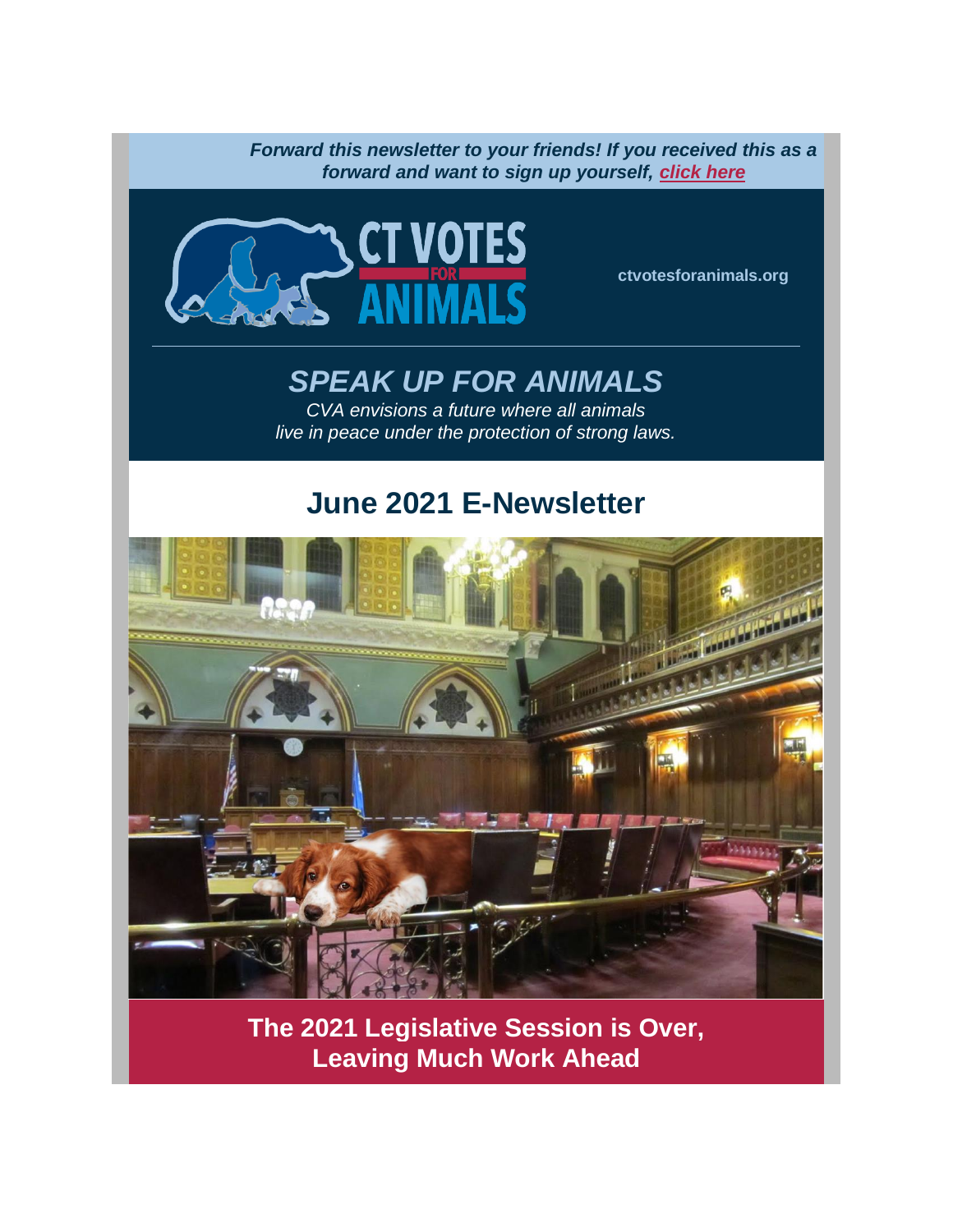For animals, the 2021 General Assembly session ended not with a bang but with a whimper. CVA worked hard under difficult circumstances as the Capitol was closed throughout the entire session. Hearings were held remotely and the successful one-on-one conversations with legislators were harder in a remote environment. Overall, CVA testified in support of more than five bills and joined coalitions to press for the passage of several bills.

#### **[Read](https://www.ctvotesforanimals.org/copy-of-june-21-legislative-update) More**

### **We Can't Do It Without You**



CVA appreciates all of our supporters for your efforts and commitment to our goal of protecting and defending CT's animals. You have made your voice heard by reaching out to your lawmakers, educating them and asking for their support. We want to say "thanks" – and don't stop now. As mentioned above, we have lots of work ahead!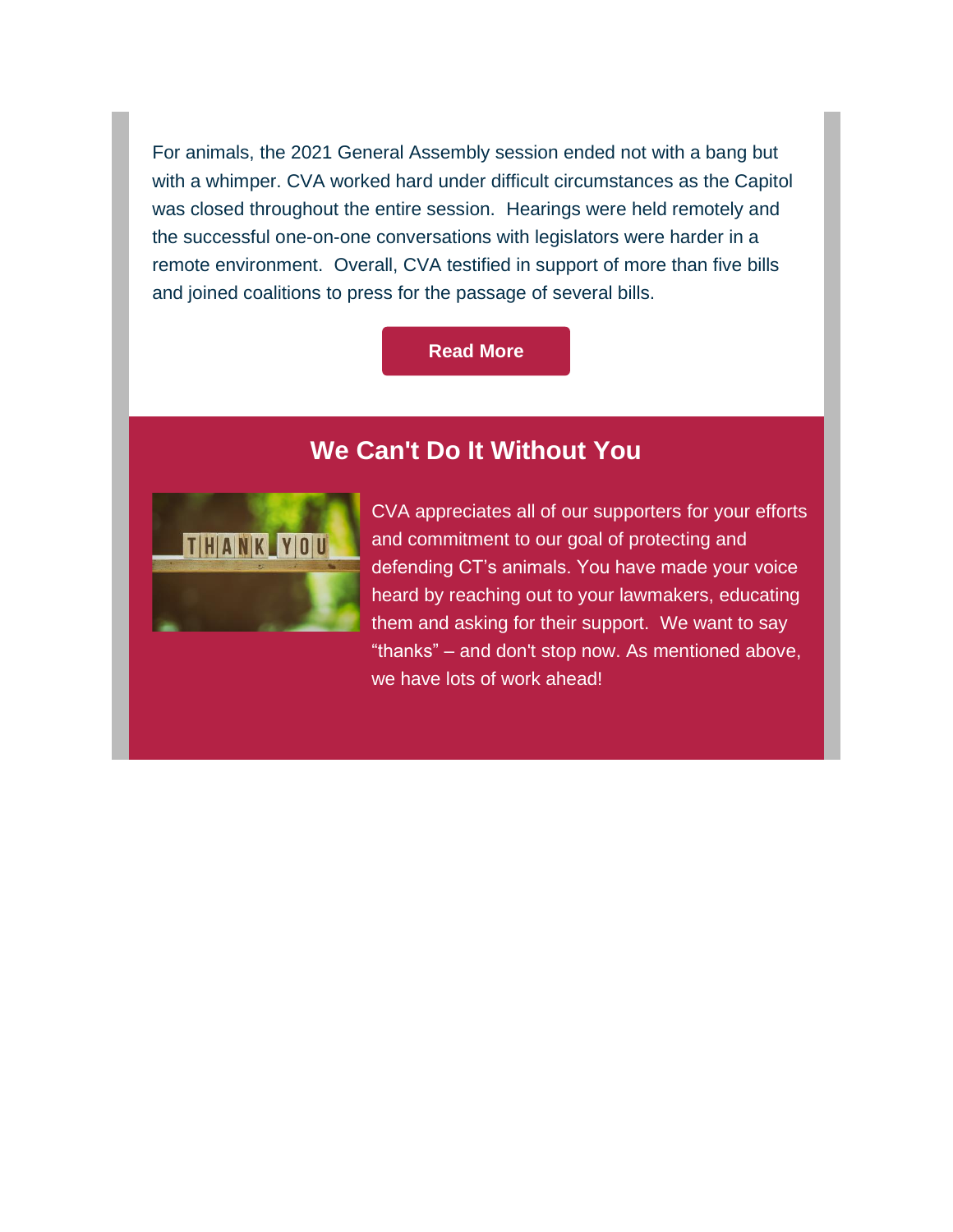

## **Reaching Out to the College Crowd**

This fall, CT Votes for Animals will reach out to students at colleges and universities in Connecticut in an effort to expand our base of supporters and get more young people involved in our mission of advocating for animals and the laws that protect them. This is especially important for those students who will remain in Connecticut after graduation and become active voters who can continuously support CVA-sponsored bills for years to come.

**[Read](https://www.ctvotesforanimals.org/copy-of-june-21-thanks-2) More**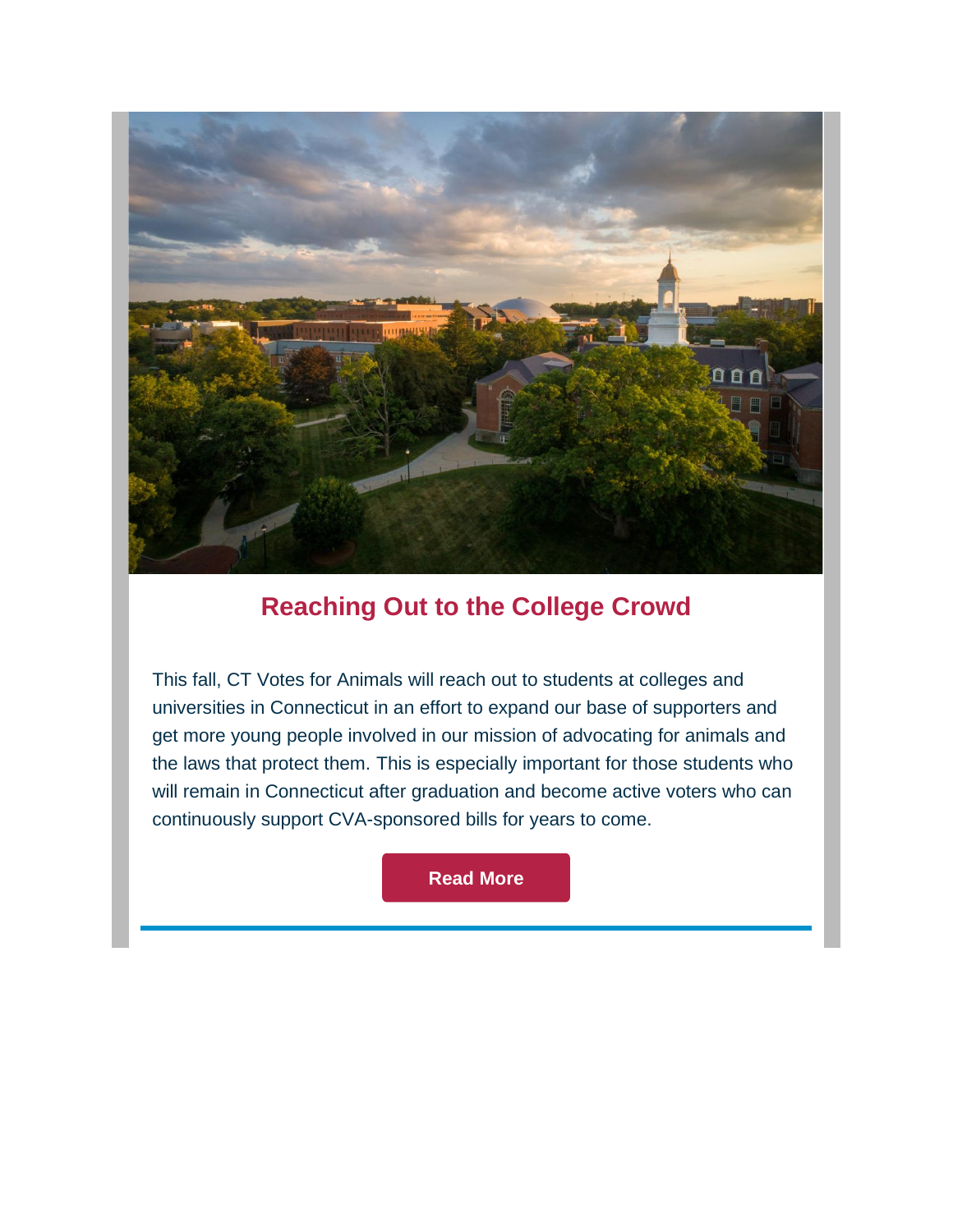

### **How Do You Like Our New Look?**

If you're reading this newsletter or have recently been on our website you can see CVA has a new identity! We've updated our logo and color palate to better reflect who we are, what our mission is, and what we do on behalf of animals in CT. Our redesigned website also provides supporters with more information and resources to be effective animal advocates at the State Capitol.

#### **[Read more](https://click.everyaction.com/k/31376189/292462278/-1328101509?nvep=ew0KICAiVGVuYW50VXJpIjogIm5ncHZhbjovL3Zhbi9FQS9FQTAwNy8xLzg3MzIxIiwNCiAgIkRpc3RyaWJ1dGlvblVuaXF1ZUlkIjogIjg5MWM3M2E4LWJkZDUtZWIxMS1hN2FkLTUwMWFjNTdiOGZhNyIsDQogICJFbWFpbEFkZHJlc3MiOiAiaWxlbmUubGVmbGFuZEBnbWFpbC5jb20iDQp9&hmac=gipnYbyEcQRgHz9krYPxBYQjjmlQYaSDrjMV1Ubzr48=&emci=25b1e342-0ace-eb11-a7ad-501ac57b8fa7&emdi=891c73a8-bdd5-eb11-a7ad-501ac57b8fa7&ceid=11641848)**

## **Upcoming Events**

#### **Vegan-Shmeegan**

**Saturday, August 28, 2021 11:00 a.m. – 6:00 p.m.** Priam Vineyards – 11 Shailor Hill Rd, Colchester, CT

### **Westport Dog Festival**

**Sunday Oct 10, 2021 10:00 a.m. – 4:00p.m.** Winslow Park, 25 CT Route136, Westport, CT

### **Paws in the Park**

**Saturday, October 9, 2021 9:30 a.m. – 3:00 p.m;** 75 Brookfield St. South Windsor, CT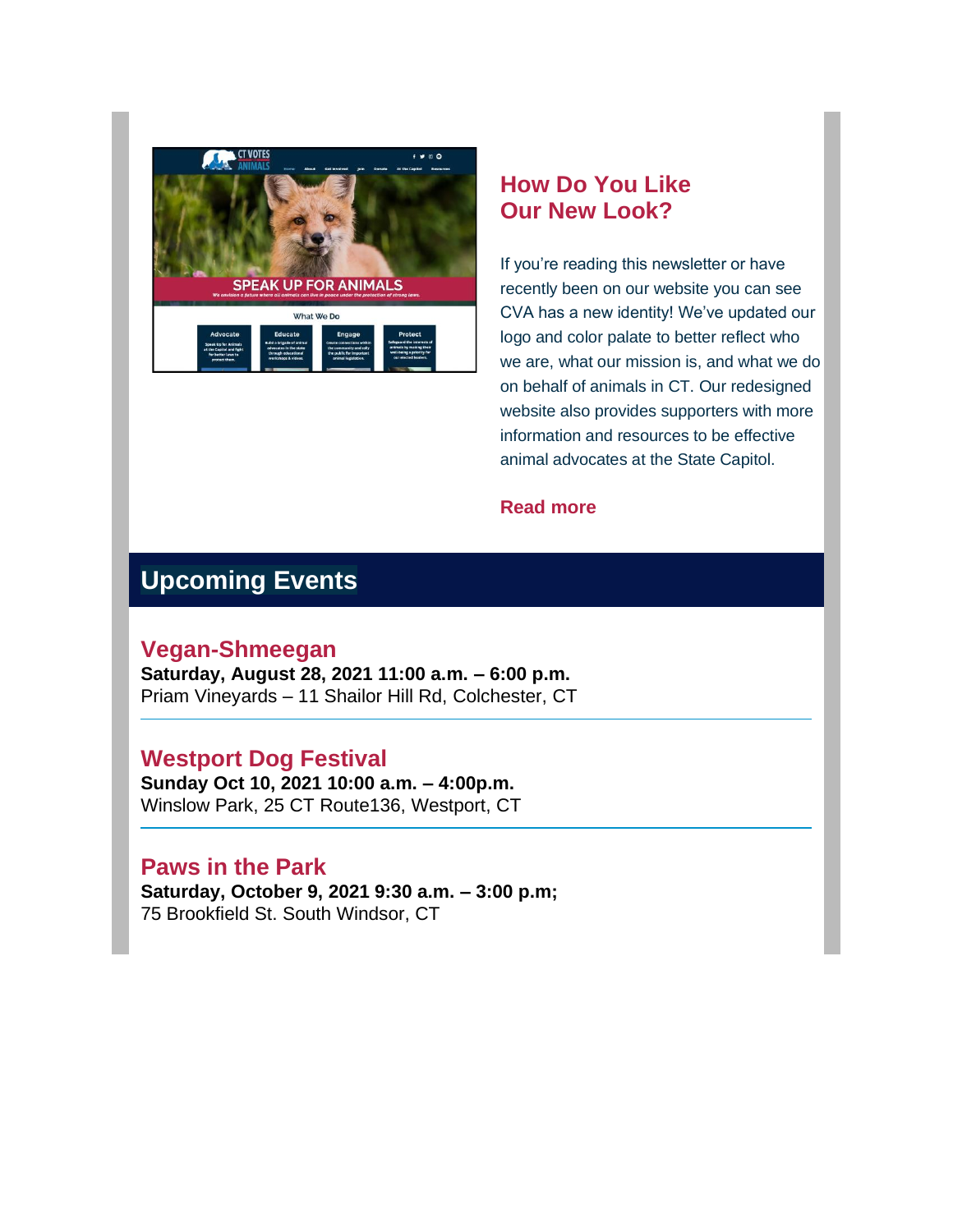

## **Volunteers and Events Wanted!**

CVA is looking for volunteers to help at events, educating people who visit our table about the significance of advocacy in making life better for animals. We'd also like to be present at *more* events to spread the word and recruit more supporters.

Please contact CVA events coordinator Ruth at [eventscva@gmail.com](mailto:eventscva@gmail.com) if you can volunteer at any of our upcoming events or if you know of any local events that would be appropriate for us to attend.

## **June Recipe: Vegan Tacos!**



Who doesn't like tacos? But what to fill them with if you don't eat animal products? CVA volunteer Adria Henderson shares a scrumptious recipe for sweet potato, black bean, and corn tacos. It looks like a lot of ingredients – and a lot of steps – but only takes about half an hour to prepare. Buen provecho!

Remember to send in your favorite vegan recipe to [info@ctvotesforanimals.org](mailto:info@ctvotesforanimals.org)

**Get [Recipe](https://www.ctvotesforanimals.org/copy-of-june-21-recipe-1)**

**Forward to Friends Who Care Make a [Donation](https://www.ctvotesforanimals.org/donate)**